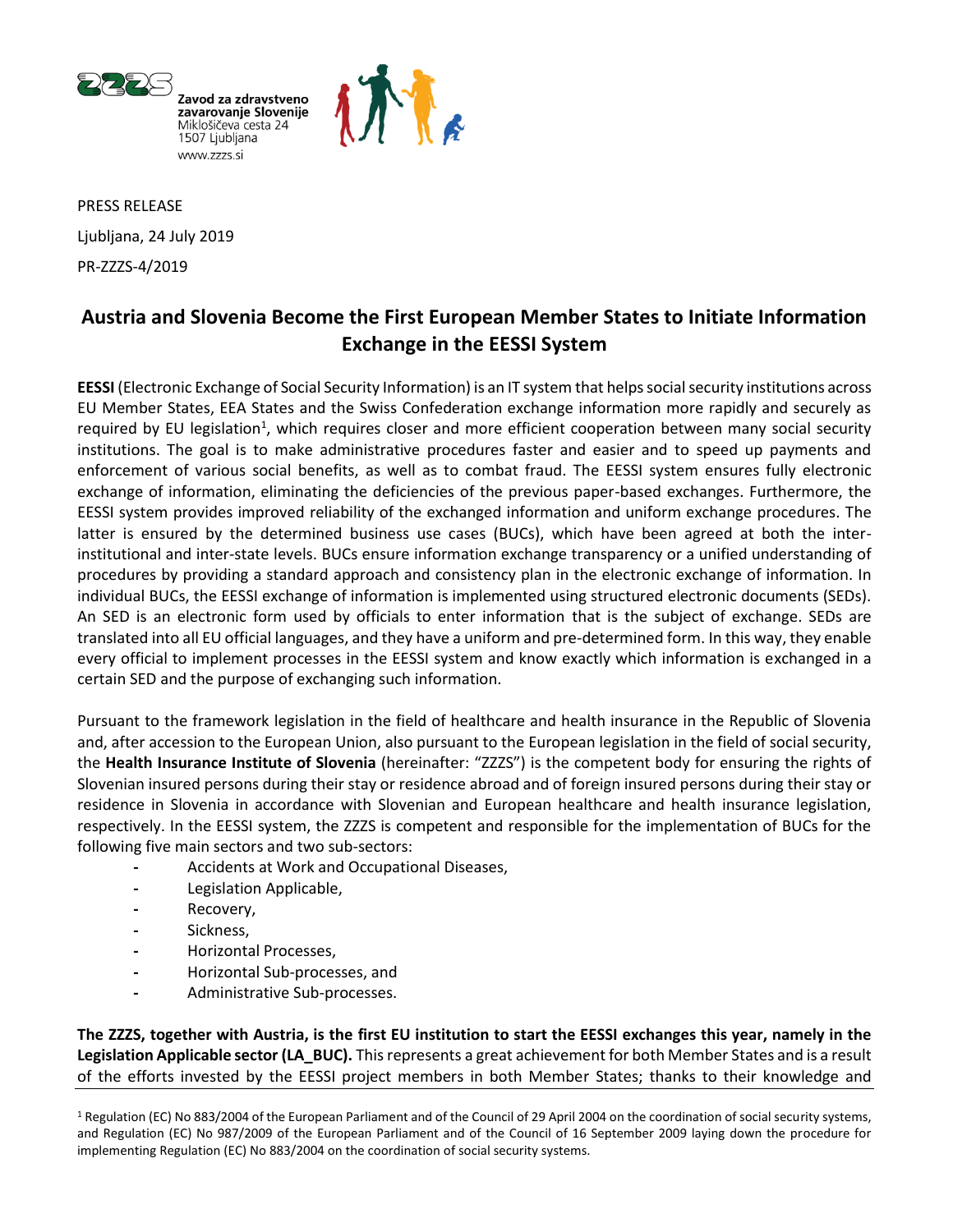experience, the EESSI exchanges have now been successfully implemented. The implementation of the electronic exchange of SEDs was carried out in close cooperation with representatives of **Hauptverband der Österreichischen Sozialversicherungsrtäger**, which coordinates the involvement of Austrian institutions in the EESSI system. The cooperation started at the beginning of 2018. In March 2018, both parties agreed on the procedure implementation and IT solution preparations at the joint meeting held in Ljubljana. Later in 2018, document exchanges and IT solution upgrades were tested and identified certain deficiencies in the IT solutions provided by the European Commission, which both institutions duly reported to the European Commission. This has helped establish and improve the IT solutions, thereby making it easier for other Member State institutions to join. **On 31 January 2019, we established the regular exchange of electronic documents in LA\_BUC\_02 and LA\_BUC\_04 procedures in the Legislation Applicable sector.** These are two of the most frequent procedures, as it is expected that the ZZZS will annually exchange over 80,000 electronic documents with institutions in other Member States, approximately 30,000 of which are with Austria. Later this year, preparations for implementing document exchanges in other sectors were held; in March, the second working meeting between representatives of both institutions was held in Ljubljana. **At the end of May this year, we started exchanging documents with Austria on two other procedures in the Legislation Applicable sector, followed in early July by the majority of procedures in the Sickness, Accidents at Work and Occupational Diseases, Recovery, Horizontal Processes, and Administrative and Horizontal Sub-Processes sectors.**